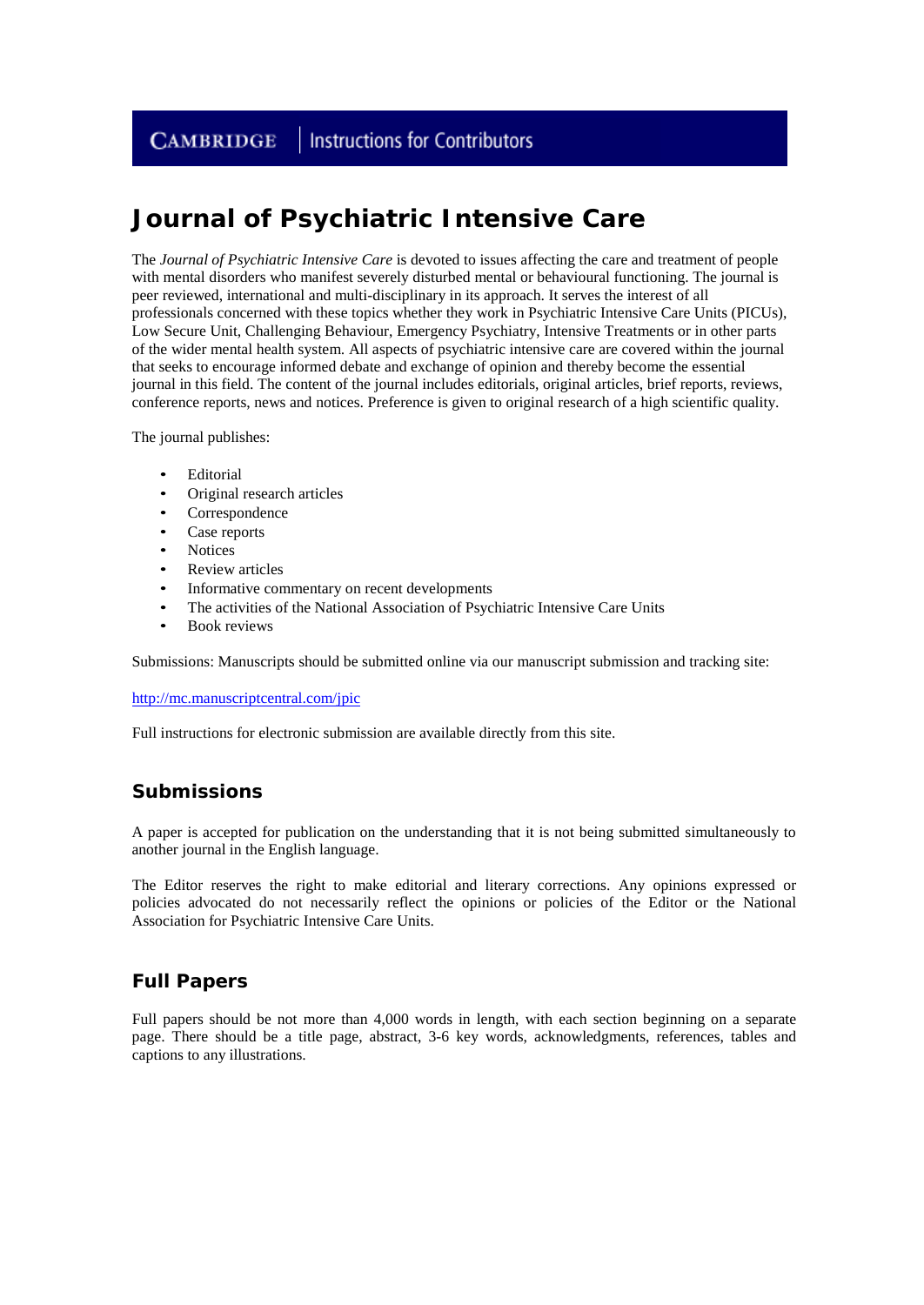The title page should give the following information:

- Title of the article.
- Full given name and initials of each author.
- Name and address of the department or institution to which the work should be attributed.
- Name, address, telephone number and e-mail address for the author responsible for correspondence.
- Sources of support in the form of grants.

An abstract should be included with each full paper and consist of not more than 200 words, summarising the contents of the article. Headings should be appropriate to the nature of the paper. In general, those for experimental papers should follow the usual conventions. Other papers can be subdivided as the author desires. The use of appropriate headings enhances readability.

The accuracy of references is the responsibility of the author. References should be in the Harvard style.

Tables, diagrams and illustrations should be presented on a separate file. Each table should be presented on a separate page and should contain only horizontal rules. Do not submit tables as images.

Care should be taken to ensure that all units are included, a short description title should appear above each table and any footnotes, suitably identified, should appear below. Ensure that each table is cited in the text.

Case reports, that add new information or an alternative view to care, treatment and practice, should be considered. Articles published in this section should have no more than 3 authors, 1,000 words, and should include an abstract of approximately 60 words. The author should include 3–6 key words, no more than 2 figures or tables and a maximum of 10 references.

# **Illustrations**

Any illustrations or photographs will be the responsibility of the authors to produce and supply relevant artwork at their own cost. Please consult the [Cambridge Journals Artwork Guide](http://journals.cambridge.org/action/stream?pageId=7848&level=2&sessionId=DBD41E25A70E8CF7E9E9CD627A082AC5.journals) for guidance on creating suitable electronic figures. If any further instruction is needed on providing images, please contact the journal editorial office [\(journal@napicu.org.uk\)](mailto:journal@napicu.org.uk). If you request colour figures in the printed version, you will be contacted by CCC-Rightslink who are acting on our behalf to collect Author Charges. Please follow their instructions in order to avoid any delay in the publication of your article.

### **Reference Format**

References should be presented in the Harvard style. The accuracy of the reference you provide is your responsibility. In the text your reference should state the author's surname and the year of publication e.g. (Smith, 2002). If there are two authors, you should give both surnames (Smith & Black, 2001). When a source has more than two authors give the name of the first named author followed by 'et al'. Where a quotation is used within your paper; the author, date and page number should be given, for example:

*'prisoners in England and Wales who are mentally ill are treated against their wishes under common law only rarely and in situations of dire emergency. We believe that current practice is based on a mistaken interpretation of the common law, and is at odds with an evidence based approach to management of mental illness.'*

(Wilson & Forrester, 2002 p. 1)

A list of all the references in your manuscript should be typed in alphabetical order, double line spaced, on a separate page titled 'References'. Each reference to a paper needs to include authors' surnames and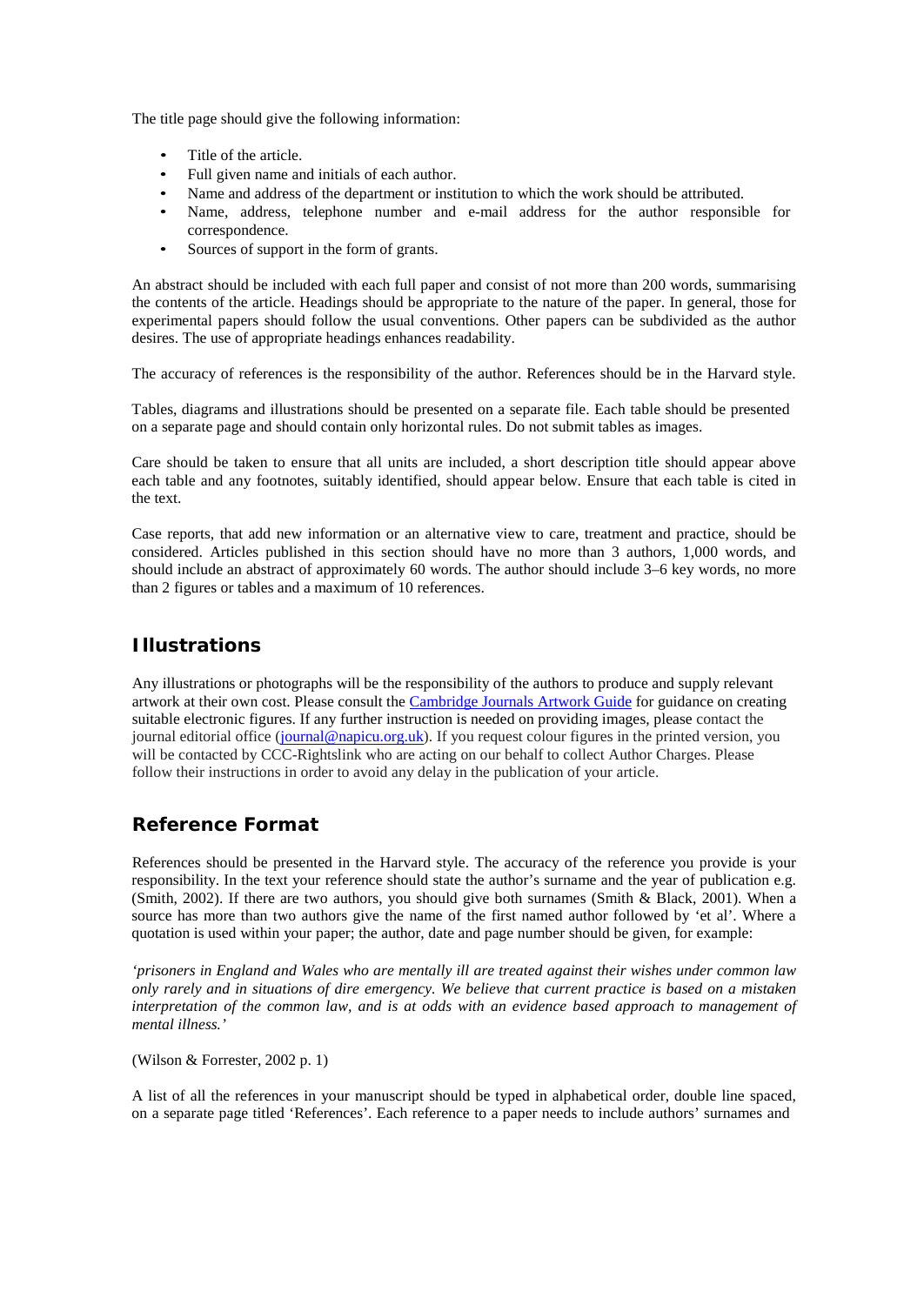initials, year of publication, full title of paper, full name of journal, volume number, and first and last page numbers.

Here is an example:

**Wilson, S., Forrester, A.** (2002) Too little, too late? The treatment of mentally incapacitated prisoners. Journal of Forensic Psychiatry. 13(1): 1–8.

References to books should be given in a slightly different form, as in these examples: **Breakwell, G.M.** (1997) Coping with Aggressive Behaviour. Leicester, BPS Books.

Goldstein, M. (2001) Psychological Approaches to Acute Patient Care. In: Beer, M., Pereira, S., Paton, C. (eds) Psychiatric Intensive Care. pp. 93–107. Greenwich Medical Media Limited, London.

# **Required Statements**

#### **Acknowledgements**

You may acknowledge individuals or organisations that provided advice, support (non-financial). Formal financial support and funding should be listed in the following section.

#### **Financial support**

Please provide details of the sources of financial support for all authors, including grant numbers. For example, "This work was supported by the Medical research Council (grant number XXXXXXX)". Multiple grant numbers should be separated by a comma and space, and where research was funded by more than one agency the different agencies should be separated by a semi-colon, with "and" before the final funder. Grants held by different authors should be identified as belonging to individual authors by the authors' initials. For example, "This work was supported by the Wellcome Trust (A.B., grant numbers XXXX, YYYY), (C.D., grant number ZZZZ); the Natural Environment Research Council (E.F., grant number FFFF); and the National Institutes of Health (A.B., grant number GGGG), (E.F., grant number HHHH)". Where no specific funding has been provided for research, please provide the following statement: "This research received no specific grant from any funding agency, commercial or not-for-profit sectors."

#### **Conflict of interest**

Please provide details of all known financial, professional and personal relationships with the potential to bias the work. Where no known conflicts of interest exist, please include the following statement: "None."

#### **Ethical standards**

Where research involves human and/or animal experimentation, the following statements should be included (as applicable): "The authors assert that all procedures contributing to this work comply with the ethical standards of the relevant national and institutional committees on human experimentation and with the Helsinki Declaration of 1975, as revised in 2008." and "The authors assert that all procedures contributing to this work comply with the ethical standards of the relevant national and institutional guides on the care and use of laboratory animals."

# **Letters to the Editors**

Readers will be encouraged to write about any topic that relates to the practice of psychiatric intensive care or relevant to contents of the journal. Such letters will be published in a distinct section. They should be no more than 500 words in length and include no more than 3 references. Short reports, reviews and newsworthy commentary will be considered for publication in the journal. Authors are encouraged to contact the Editor to determine the appropriateness for inclusion.